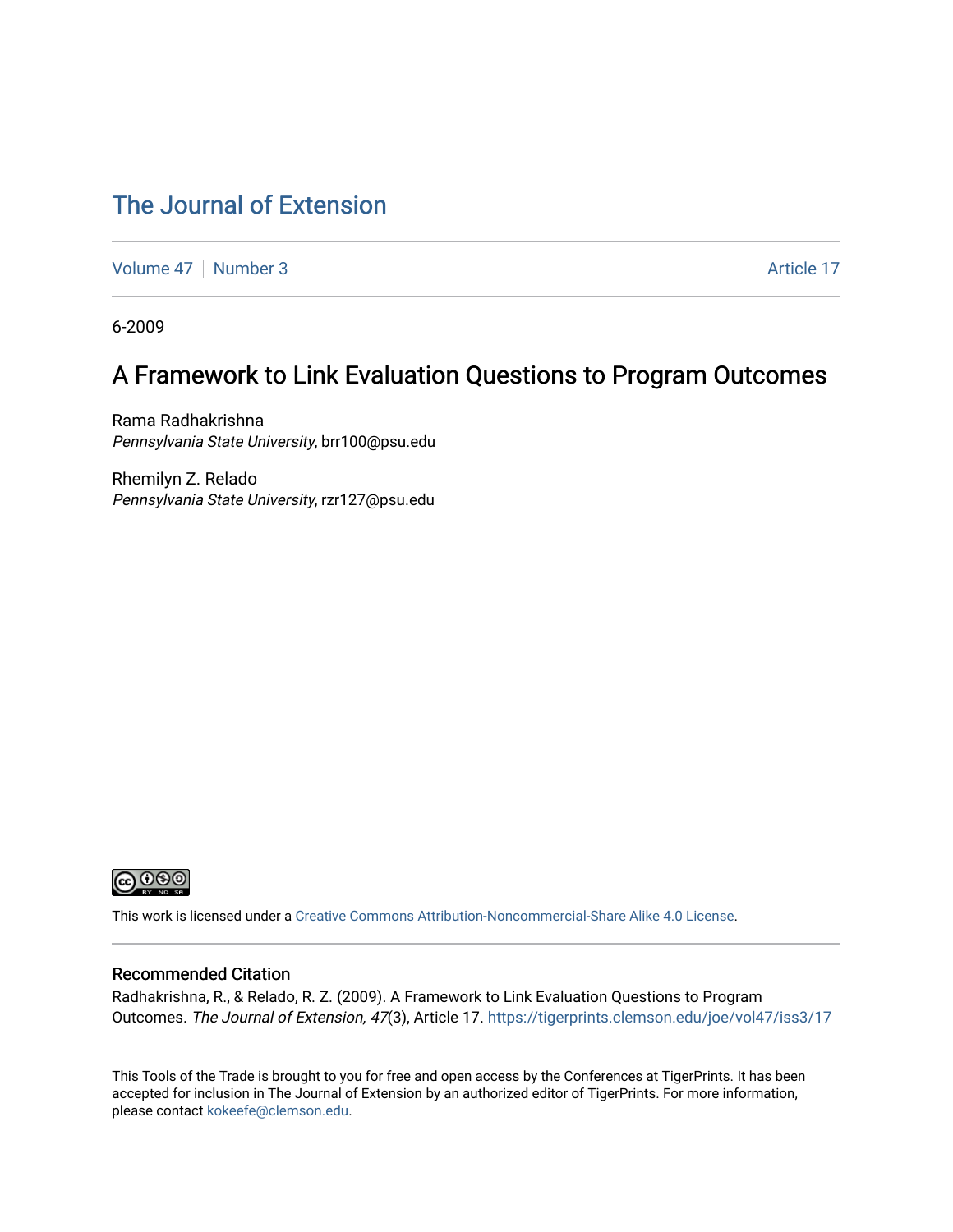

### **June 2009 Volume 47 Number 3 Article Number 3TOT2**

[Return to Current Issue](http://www.joe.org:80/joe/2009june/)

# **A Framework to Link Evaluation Questions to Program Outcomes**

#### **Rama B. Radhakrishna**

Associate Professor of Agricultural and Extension Education [brr100@psu.edu](mailto:brr100@psu.edu)

> **Rhemilyn Z. Relado** Fulbright Scholar [rzr127@psu.edu](mailto:rzr127@psu.edu)

The Pennsylvania State University University Park, PA 16802

**Abstract:** Asking the right evaluation questions is very important to documenting program outcomes. This article provides a roadmap to link evaluation questions to program outcomes. Understanding the program, the purpose of the evaluation, and its utility are critical steps in developing focused evaluation questions. Further, grouping evaluation questions into process and outcome questions will help answer both program implementation efforts (activities and resources) and program effects (KASA change) on participants. Developing a program outcome chart also helps in writing focused evaluation questions. An important strategy in developing evaluation questions is to integrate program evaluation into the program development process.

# **Background**

Writing focused evaluation questions is a challenging task. The most challenging is linking evaluation questions to outcomes. Both evaluators and investigators spend considerable time and resources in developing evaluation questions. A description of the program, its intended objectives, and what key stakeholders want to know about the program are critical first steps in developing evaluation questions.

This article provides a roadmap to link evaluation questions to program outcomes. First, the article describes the key components involved in developing evaluation questions from the start to the end. Second, it describes a logical, sequential framework to link evaluation questions to program outcomes (short-term, immediate, and long term outcomes). Third, using a program outcome chart, the article describes how program activities and resources are linked to program outcomes. Finally, the article discusses using evaluation findings to render judgments, facilitate program improvements, and generate knowledge.

## **The Framework**

A clear understanding of the program and its objectives is a critical first step in developing evaluation questions. Such an understanding helps you write focused evaluation questions. A second critical step is to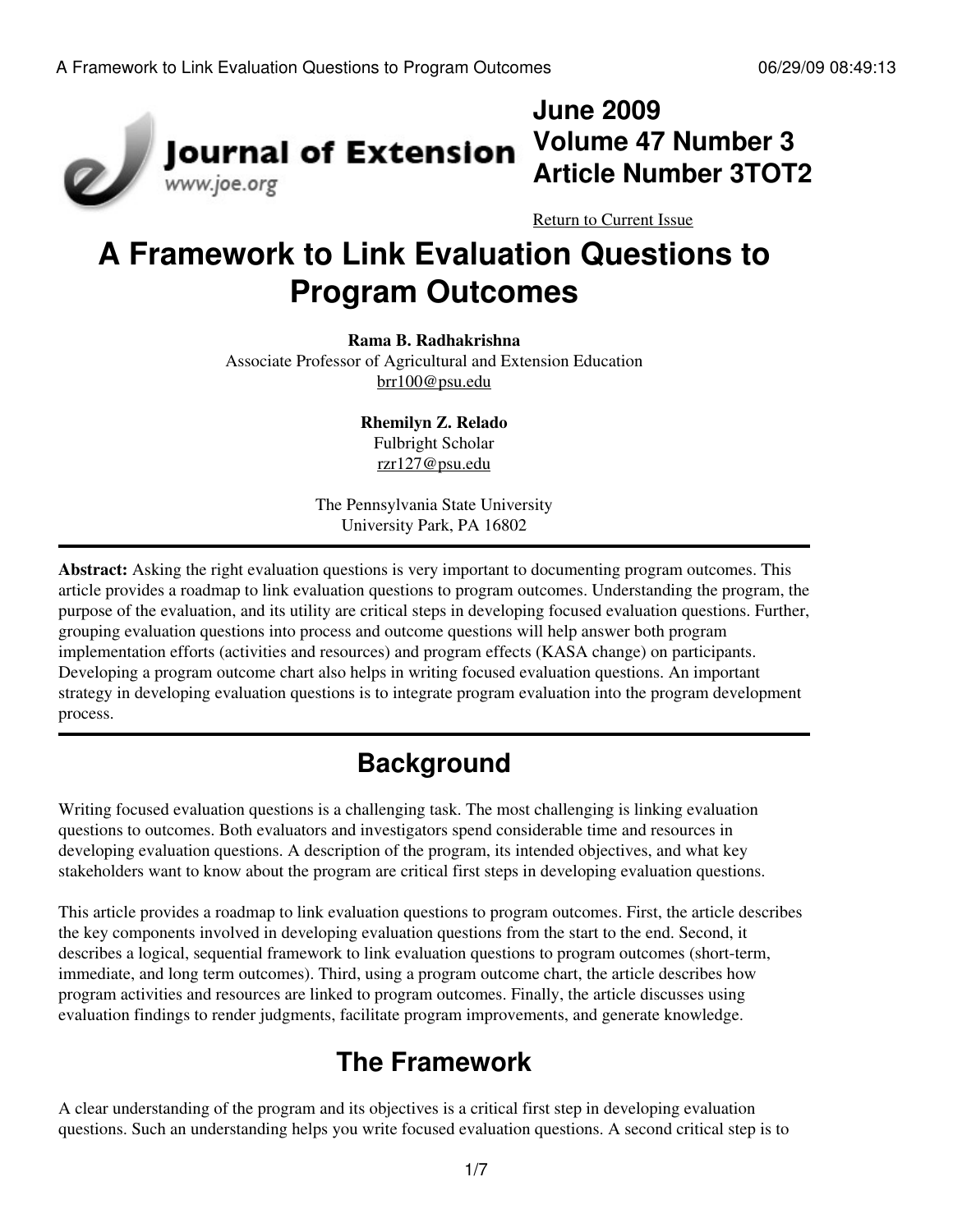### A Framework to Link Evaluation Questions to Program Outcomes 06/29/09 08:49:13

know why you are doing the evaluation. In other words, what is the purpose of the evaluation—program improvement, program justification, or generating new knowledge and theories? Develop a clear purpose for evaluation by involving stakeholders and other program staff. Figure 1 provides a roadmap and a listing of key components involved in linking evaluation questions to program outcomes.

Once you develop a clear purpose, the next step is framing evaluation questions. In general, you can frame questions in two forms: process (formative) and outcome (short-term, immediate, and long-term outcomes) questions (Langmeyer, 2008). Process questions help answer how well you are we doing what you set out to do. Are you implementing activities as intended in order to get the results you want? Examples of process questions include the following.

- 1. Are key components of the program in place?
- 2. Are appropriate staff/volunteers who possess necessary skills in place?
- 3. Do you have the right mix of activities?
- 4. Are you reaching the intended target audience?

#### **Figure 1.**

Schematic Description of Linking Evaluation Questions to Program Outcomes/ Impact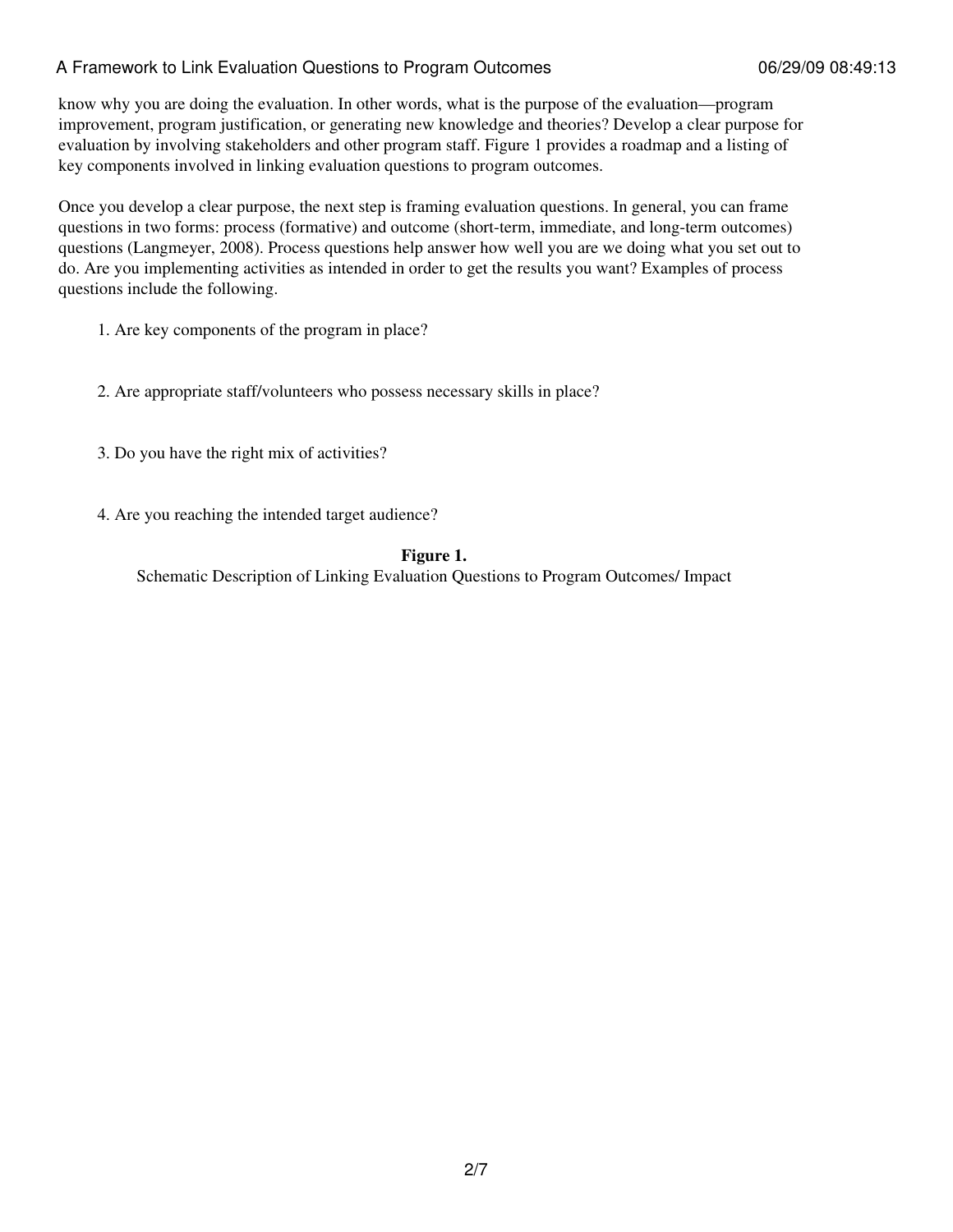

Outcome evaluation questions address how the program activities relate to changes in KASA (knowledge, attitude, skills, and aspirations) and behaviors of participants. In other words, these questions help to measure program effects on participants. In this phase, decisions regarding the type of questions-KASA and behavior changes-should be made.

Both process and outcome evaluation questions help determine activities needed to achieve the intended outcomes. Do the learning activities (workshops, demonstrations, etc.) bring about KASA and behavior changes in program participants? As you write KASA questions, keep in mind the scales of measurement (nominal, ordinal, interval-ratio), the indicators, methods of data collection, and analysis and criteria to determine program success. Table 1 provides a summary of process and outcome questions proposed by Thompson and McClintock (2007), their use in evaluation, and appropriate methods for collecting data.

**Table 1.** Summary of Process and Outcome Evaluation Questions

| <b>Evaluation</b><br><b>Questions</b> | <b>What They Measure</b>           | <b>Why Useful</b>                                 | <b>Methods</b> |
|---------------------------------------|------------------------------------|---------------------------------------------------|----------------|
| Process                               | How well the program<br>is working | Tells how well the plans<br>developed are working | Quantitative   |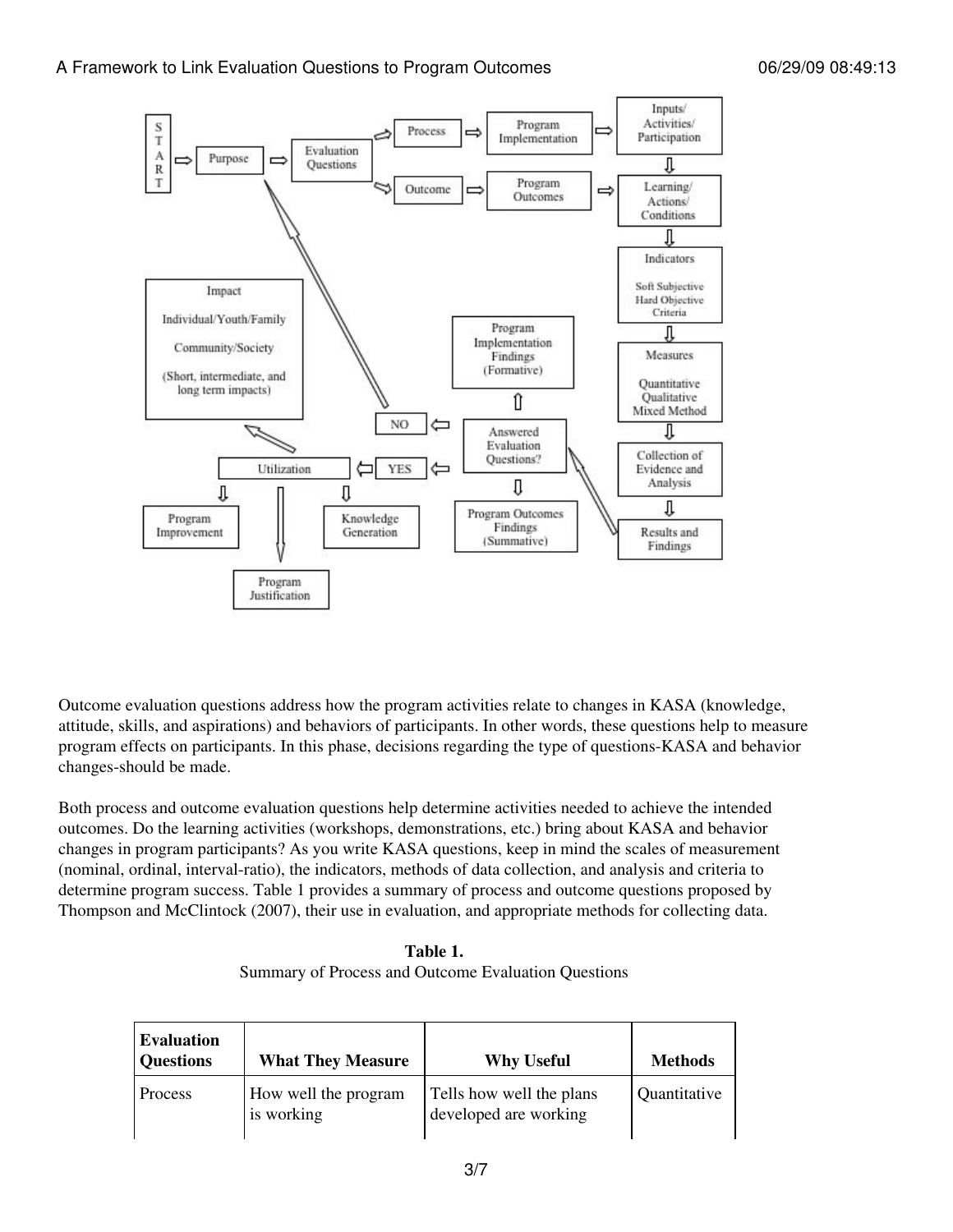### A Framework to Link Evaluation Questions to Program Outcomes 06/29/09 08:49:13

|         | Is it reaching the<br>intended people?                                                                             | Identifies early any<br>problems that occur in<br>reaching the target<br>population<br>Allows adjustments to be<br>made before the problems<br>become severe     | Qualitative<br>Combination                 |
|---------|--------------------------------------------------------------------------------------------------------------------|------------------------------------------------------------------------------------------------------------------------------------------------------------------|--------------------------------------------|
| Outcome | Helps to measure<br>immediate changes<br>brought about by the<br>program<br>Helps assess changes in<br><b>KASA</b> | Allows for program<br>modification in terms of<br>materials, resource shifting,<br>etc.<br>Tells whether or not<br>programs are moving in the<br>right direction | Quantitative<br>Qualitative<br>Combination |

Another critical step in linking evaluation questions to program outcomes is the development of a program outcome chart. The program outcome chart helps identify outcome types (short term, intermediate term and long term), when the outcomes will occur, what resources and activities are needed and/or in place for the outcomes to occur, and what should be the focus of the evaluation effort (Langmeyer, 2008).

A program outcome chart for a Healthy Lifestyle Education Program (HLEP), as shown in Figure 2, provides a logical and sequential picture of how the program operates in relation to activities and outcomes. Consider the following questions as you develop the program outcome chart.

- 1. What is the extent of the problem among targeted program participants?
- 2. What process questions address the extent of the problem?
- What are the short-term and/or medium-term outcomes expected in terms of participant reactions to 3. the program, knowledge acquisition, and skill development or change in aspirations?
- 4. What are the long-term expected outcomes.

#### **Figure 2.**

Program Outcome Chart for a Healthy Lifestyle Education Program (HLEP)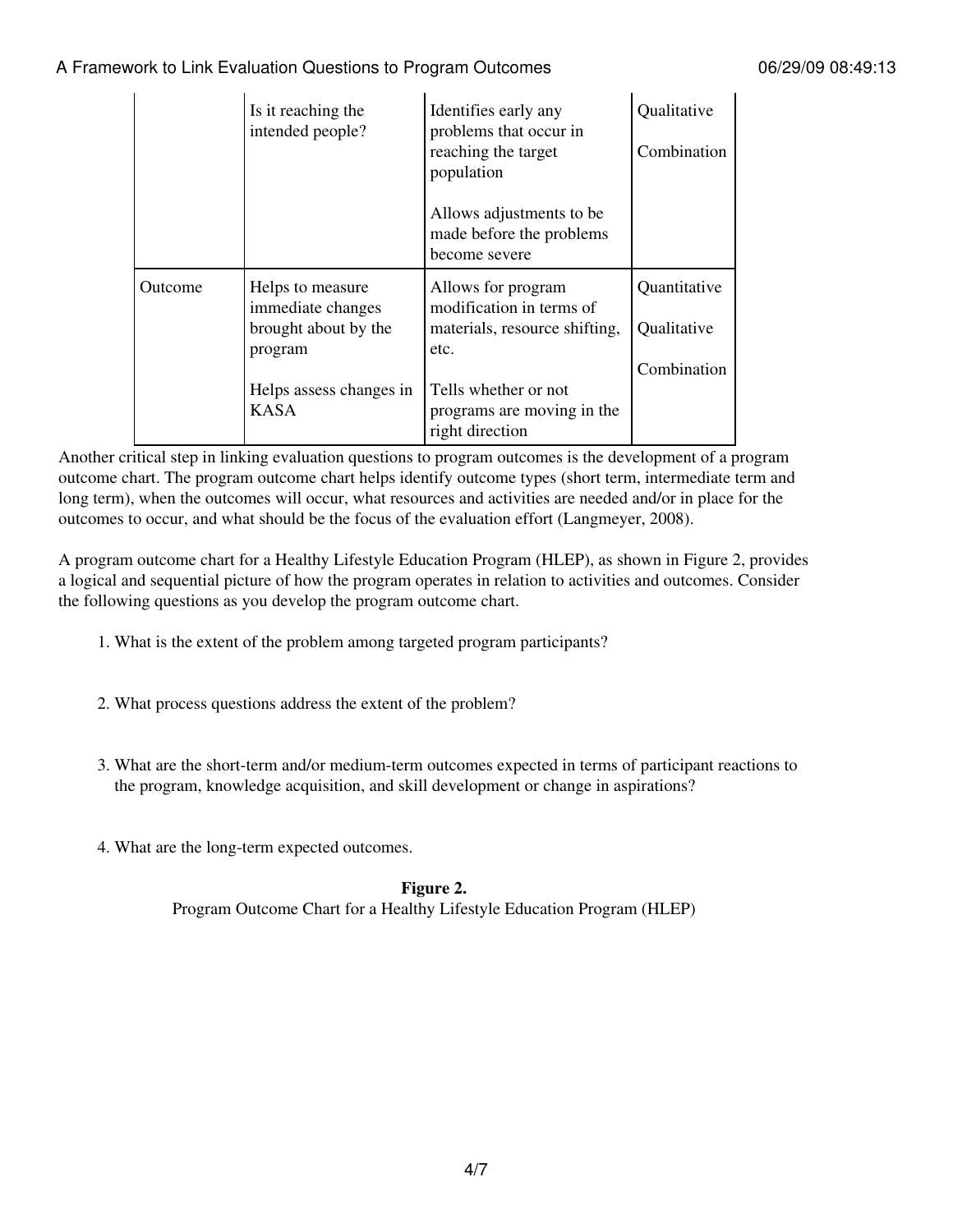

Findings/results should indicate whether or not the evaluation questions were answered. Linking the results to the criteria in order to determine the success of the program is important. If the results are as expected, then you must decide on what should be done next with the findings, that is, utilization. As suggested by Patton (1997), Chelimsky (1997), and Weiss (1988), utilization can occur in three different areas: program improvement, program justification (accountability), and knowledge generation (Figure 3).

If the results were not as expected, then the program staff should re-examine the purpose, evaluation questions, activities conducted, and resources expended and also determine what went "wrong" or "what was not done." Keep in mind the "utility" when planning an evaluation. Involve key stakeholders and program staff in deciding by whom and for what purpose the evaluation findings will be used. Such thinking and understanding will go a long way in asking appropriate evaluation questions to document program outcomes.

**Figure 3.** Primary Uses of Evaluation Findings

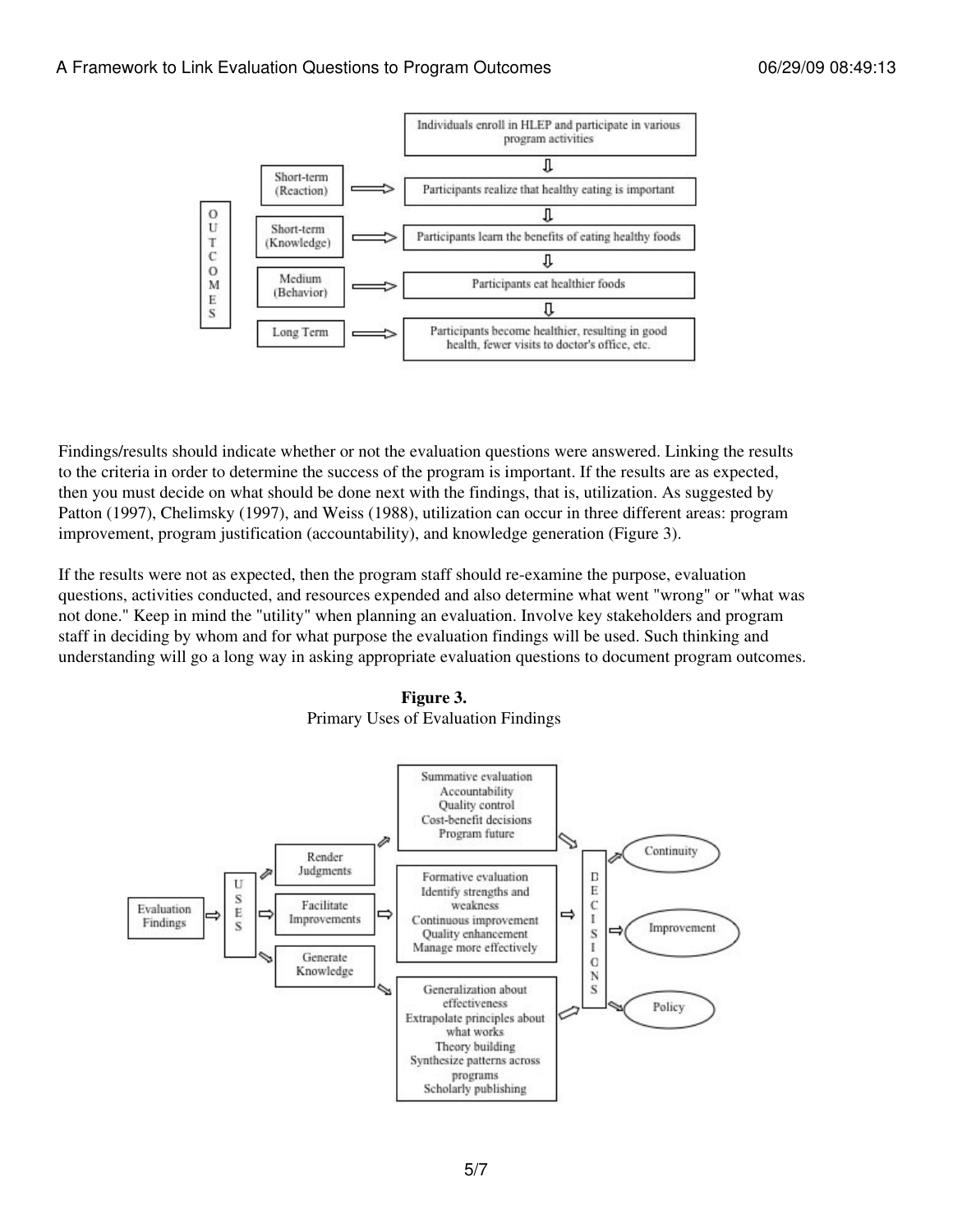In summary, asking appropriate evaluation questions helps to focus your evaluation, set measurable objectives, select appropriate indicators and data collection strategies, anticipate problems, make needed improvements, and manage resources wisely. Further, evaluation questions should reflect a thorough understanding of the program background and its operations, its intentions, and the target audience. Consider the following general questions provided by Wortley (2008), Radhakrishna (2007), and Bradburn, Sudman, & Wansink (2004) to develop evaluation questions:

1. Is it important to program staff and stakeholders?

2. Does it reflect its purpose?

3. Will it provide the needed information/data you need to make program improvements?

- 4. Can the data be gathered using available resources?
- 5. Have you considered program evaluation upfront as you were developing the program?

In this era of accountability, program evaluators are under increasing pressure to document program outcomes. Asking focused evaluation questions, based on a thorough understanding of the program, the purpose of the evaluation, and its utility, will help you document these outcomes. Another important strategy is to integrate program evaluation into the program development process early on so that you can see how the program activities and resources are linked to desired changes in knowledge, attitudes, skills, aspirations, and behaviors.

### **References**

Bradburn, N., Sudman, S., & Wansink, B. (2004). *Asking questions: The definitive guide to questionnaire design-for market research, political polls, and social and health questionnaires*. Jossey-Bass, CA: San Francisco.

Chelimsky, E. (1997). The coming transformations in evaluation. In E. Chelimsky and W.R. Shadish (Eds.), *Evaluation for the 21st century* (pp. 1-26). Thousand Oaks, CA: Sage.

Thompson, N. J., & McClintock, H. O. (2000). *Demonstrating your program's worth: A primer on evaluation for programs to prevent unintentional injury*. Retrieved July 15, 2008 from: [www.cdc.gov/ncpic/pub-res/dypw/03\\_stages.htm](http://www.cdc.gov/ncpic/pub-res/dypw/03_stages.htm)l

Langmeyer, D. B. (2008). *Developing evaluation questions*. Retrieved February 15, 2008 from: http://[www.archrespite.org/archfs13.html](http://www.archrespite.org/archfs13.htm)

Patton, M. Q. (1997). *Utilization-focused evaluation*: The New Century text. 3rd ed. Thousand Oaks, CA: Sage.